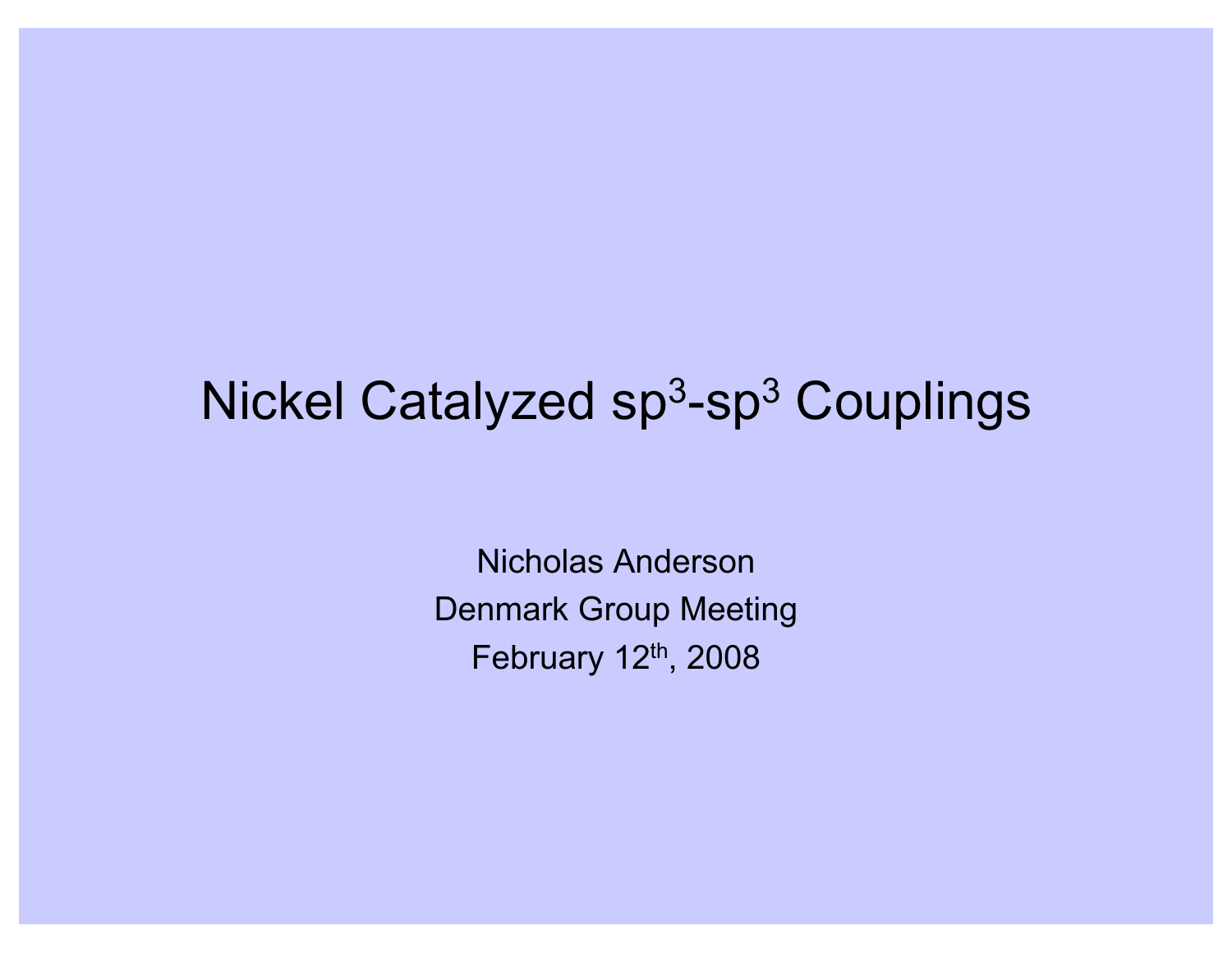# Difficulties in  $sp<sup>3</sup>$ -sp<sup>3</sup> Cross Coupling

- Difficult oxidative addition
	- Sterics three substituents prevent access to the C-X bond
	- Electronics electrons are more equally shared in an  $sp<sup>3</sup>$  C-halide bond than in  $sp<sup>2</sup>$  C-halide bond.
- Slow reductive eliminations
	- Increases reaction time
	- $-$  Increases amount of  $\beta$ -Hydride elimination
	- Increases amount of reduction of alkylhalide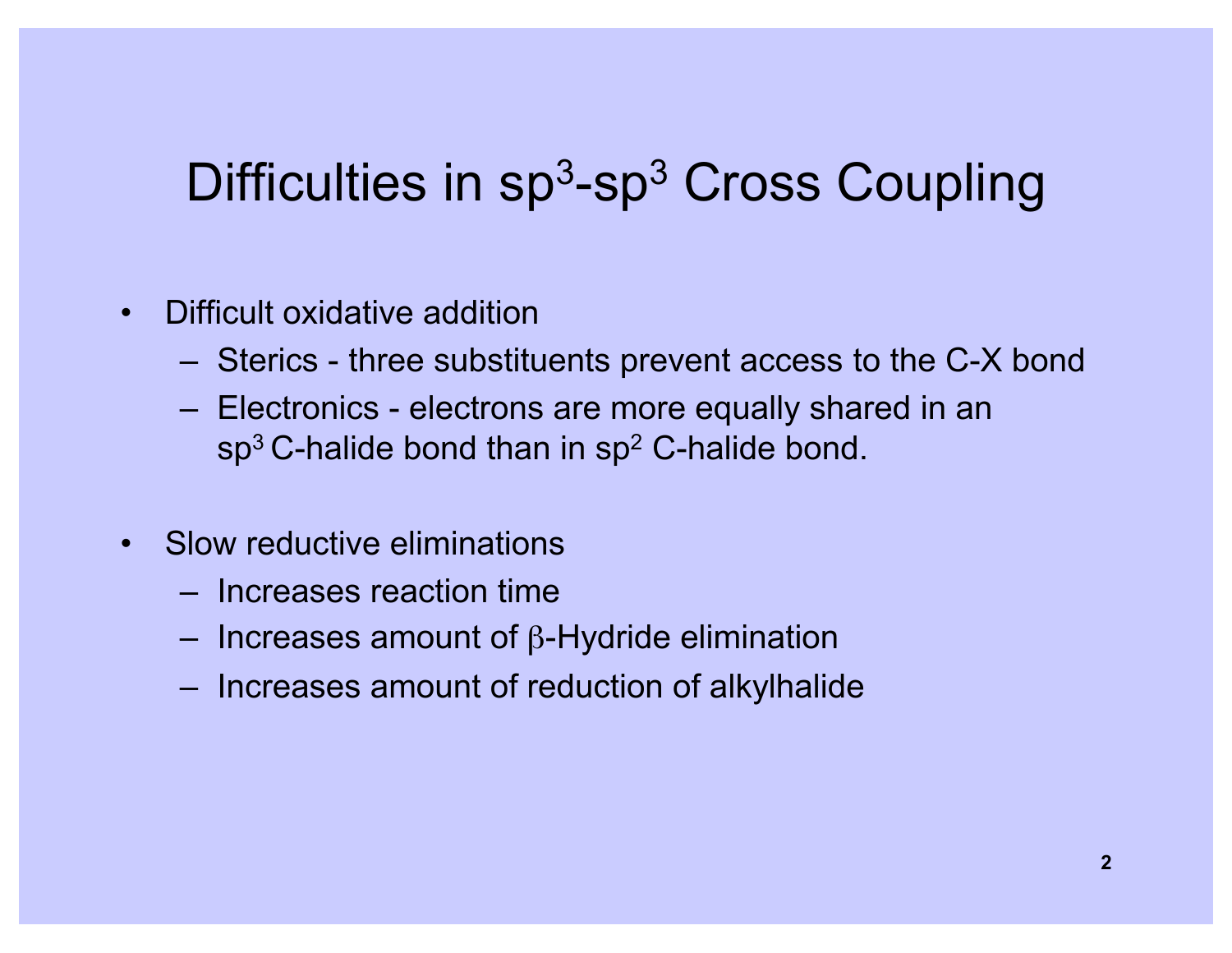# **Outline**

Part I: Knochel

Development of alkylzinc reagents for coupling

Part II: Fu

Elaboration of nickel catalyzed alkylzinc couplings

Part III: Vicic

Mechanistic studies of alkyl zinc couplings

Part IV: Kumada

Alkyl grignards as the organometallic donor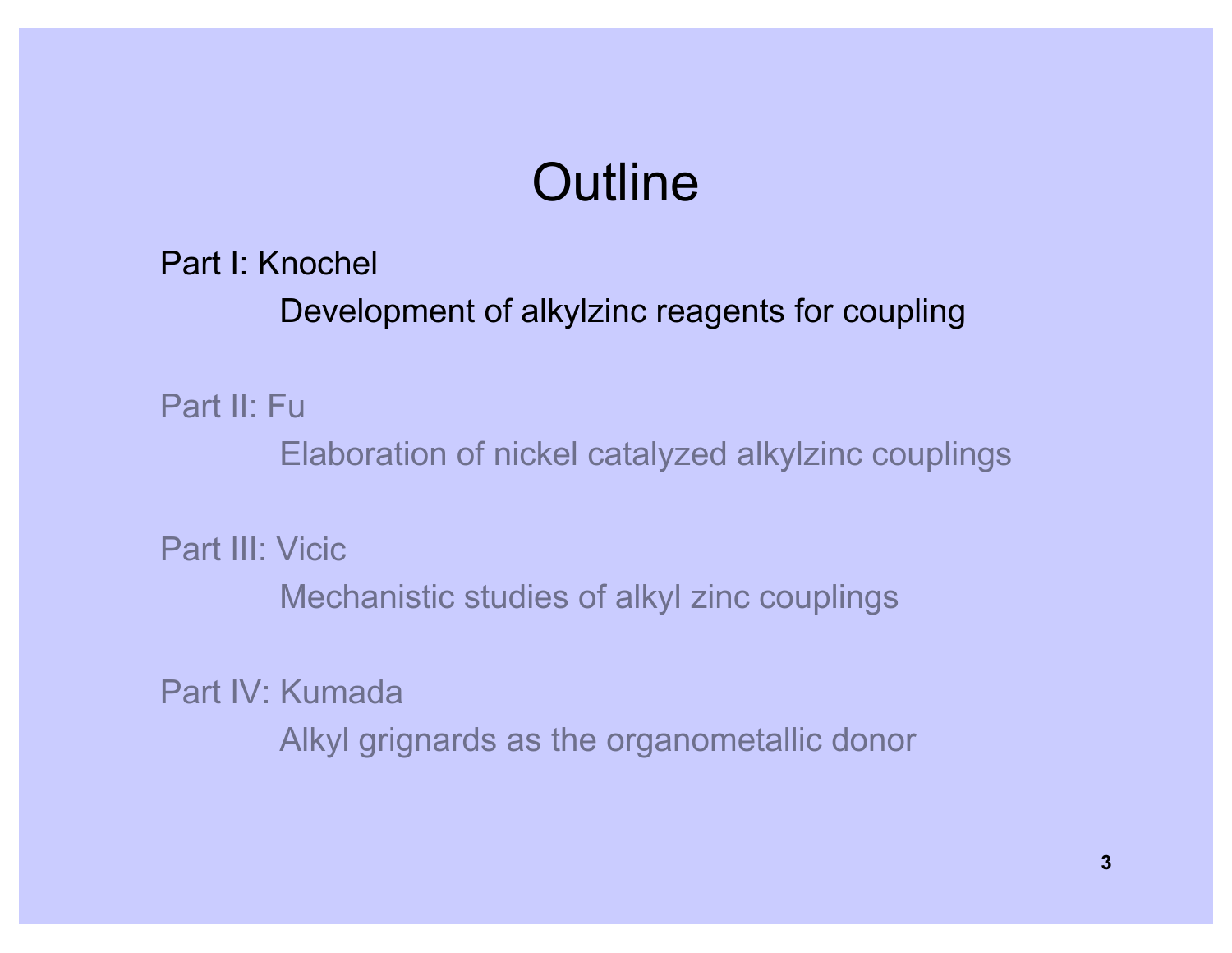

R=Ph or Bu

Initial substrate scope:

Homoallylic and bishomoallylic primary iodides Alkene or  $\alpha$ ,  $\beta$ -unsaturated ester.

**Organozinc** 

**Symmetrical** 10 and 20 Alkyl TMS protected vinyl alcohols Esters are tolerated

Knochel, P.; et. al. Angew. Chem. Int. Ed. Engl. **1995**, *34*, 2723-2725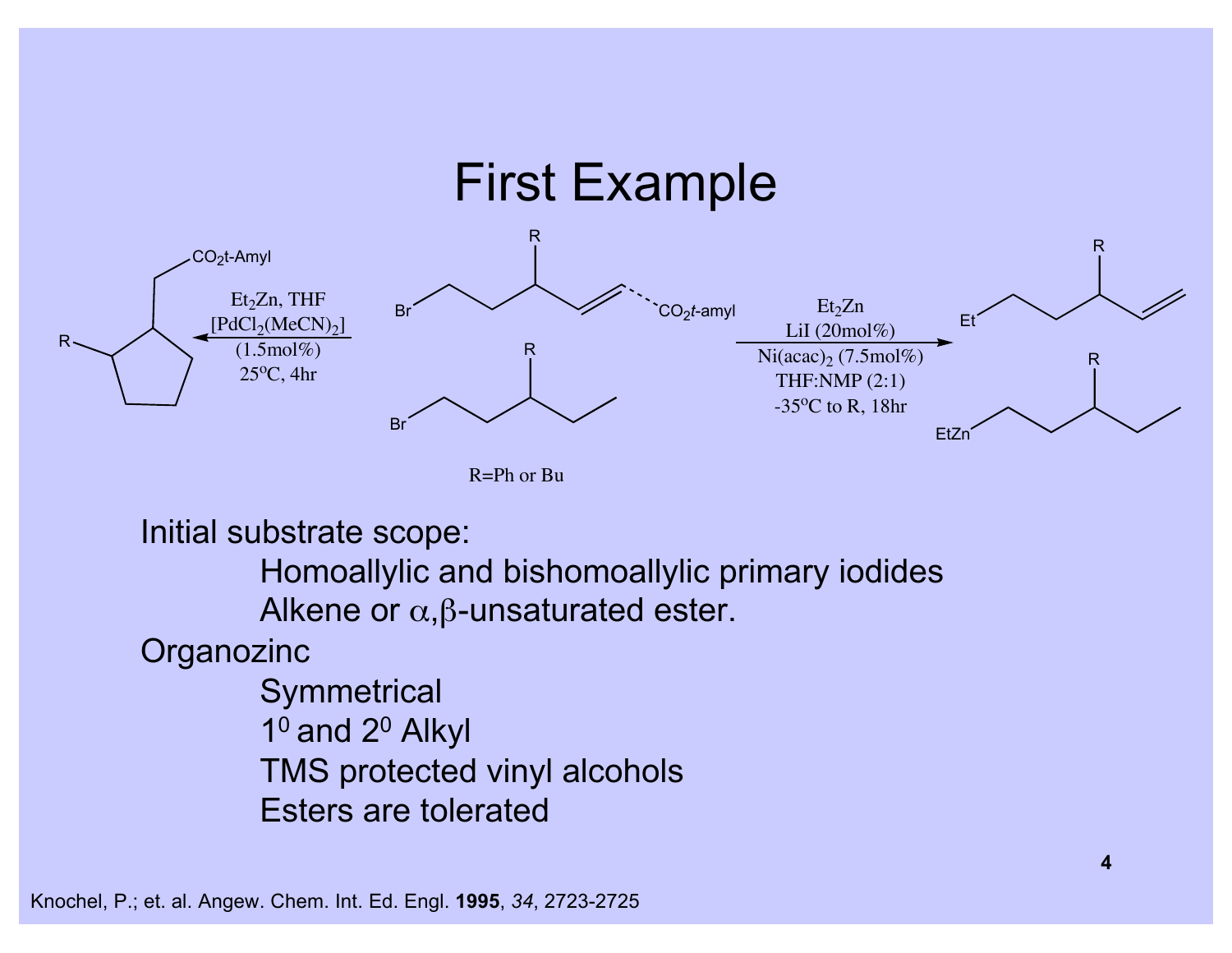#### Knochel Mechanistic Proposal



Knochel, P.; et. al. Agnew. Chem. Int. Ed. Engl. **1995**, *34*, 2723-2725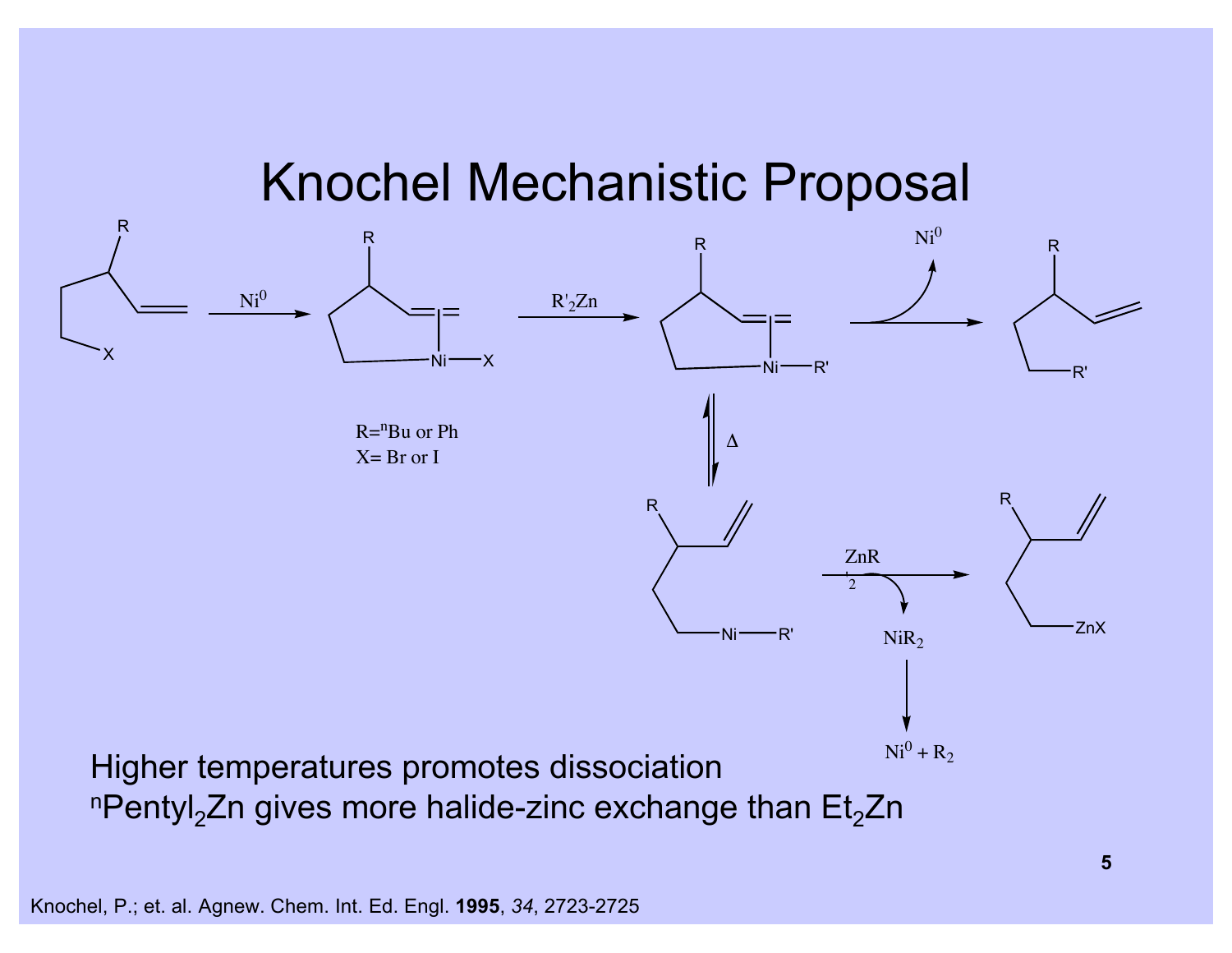#### Expanding the Scope



Conclusion: Stronger  $\pi$ -acids promote coupling

Knochel, P.; et. al. Agnew. Chem. Int. Ed. Engl. **1998**, *35*, 2387-2390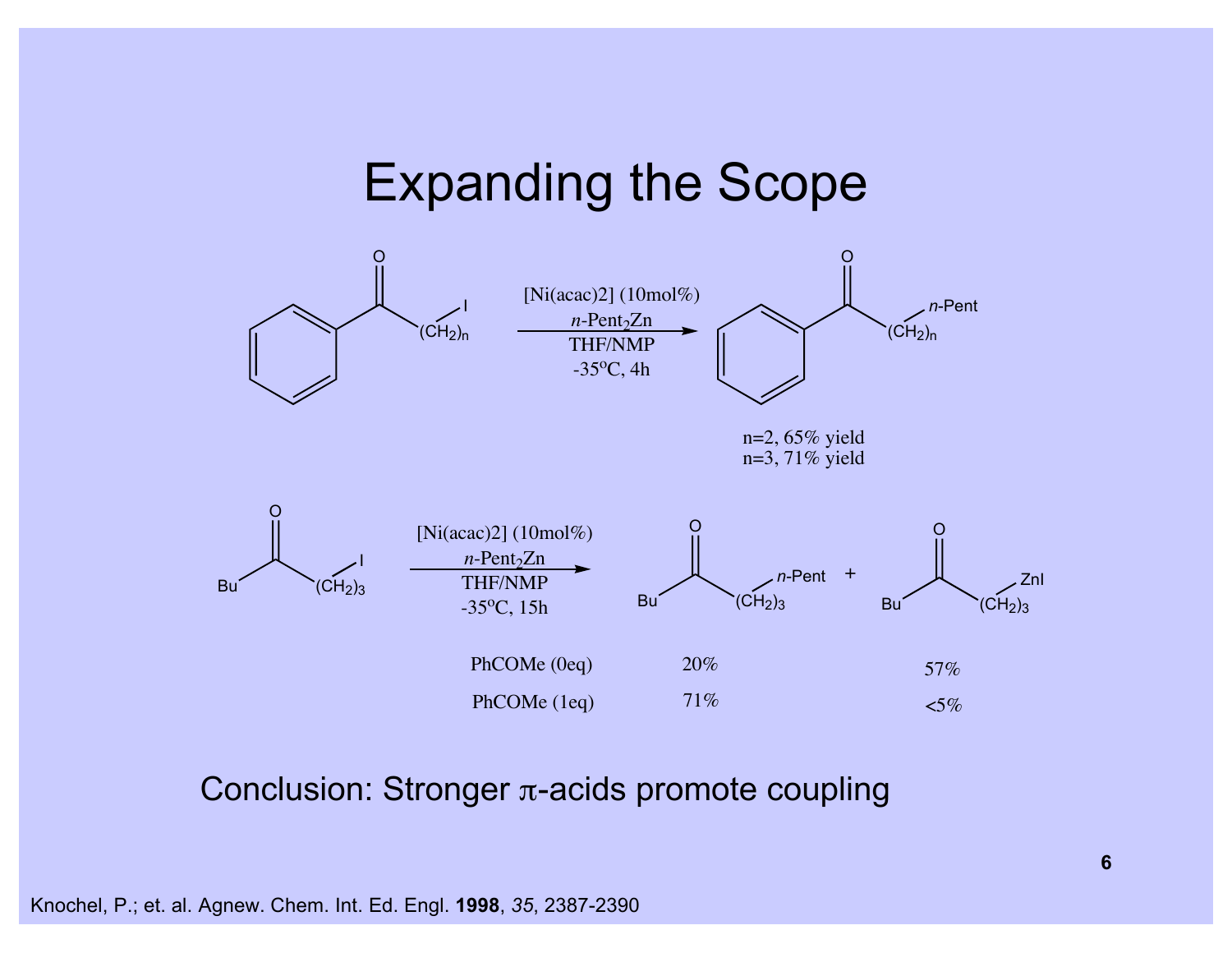# Catalyst Development

Can an external olefin be added as a co-catalyst to facilitate coupling?





All gave similar conversion times and a moderate amount of zinc-bromide exchange



Completely inhibits the coupling.



Gives fast conversion as well as suppresses formation of zinc halogen exchange.

Broad functional group tolerance Notable exceptions: alcohols and amines

Knochel, P.; et. al. Agnew. Chem. Int. Ed. Engl. **1998**, *35*, 2387-2390 Knochel, P.; et. al. J. Org. Chem. **1999**, *64*, 3544-3553.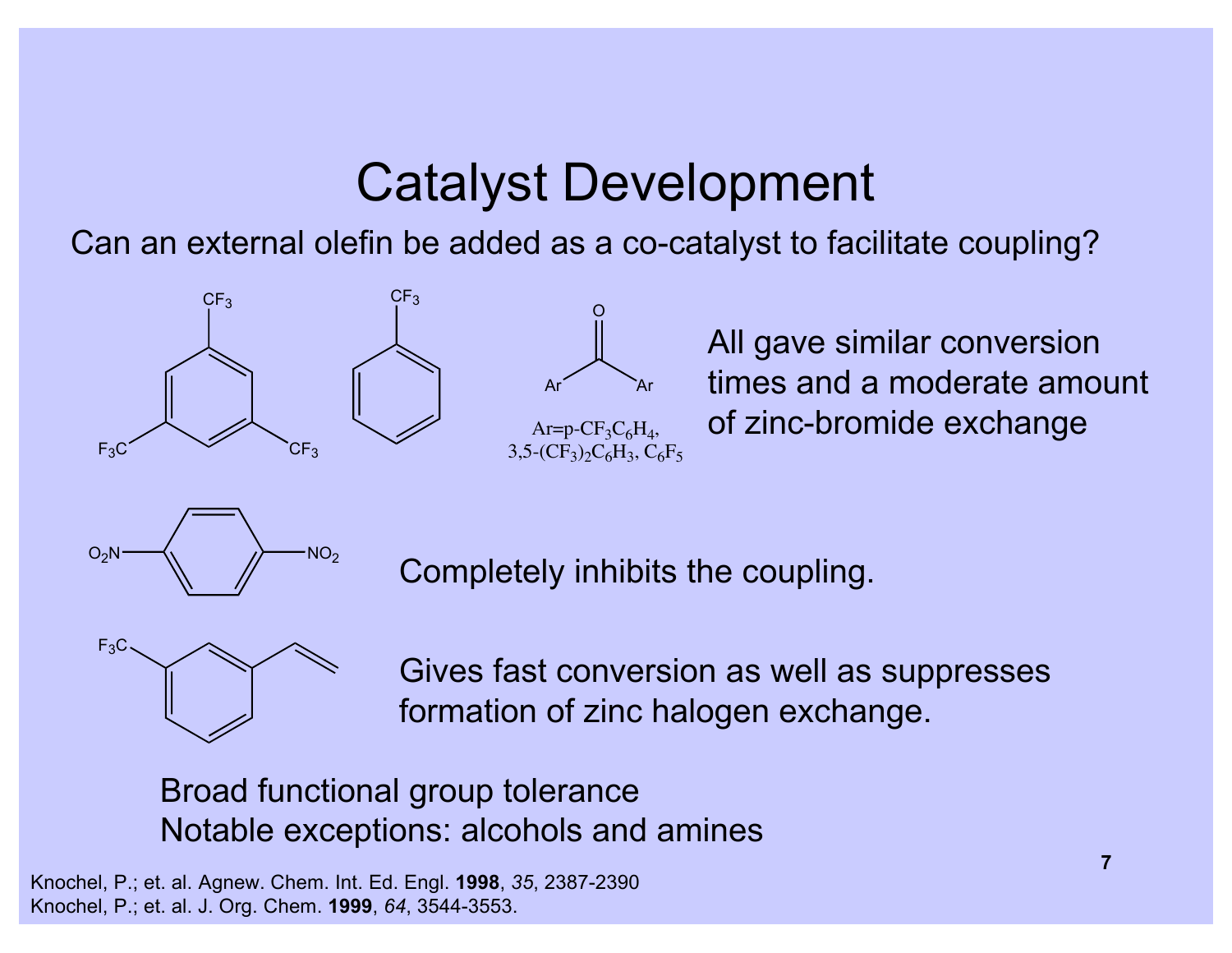## Reducing Waste: AlkylZnX Reagents

#### 2eq of Dialkylzinc reagents are typically used



Allows for more easily prepared RZnI reagents to be used.

#### RZnI reacts with  $TMSCH<sub>2</sub>Li$  to give  $RZnCH<sub>2</sub>TMS$



Knochel, P.; et. al. Agnew. Org. Lett. **1999**, *1*, 1323-1326. Knochel, P.; et. al. J. Org. Chem. **2002**, *67*, 79-85.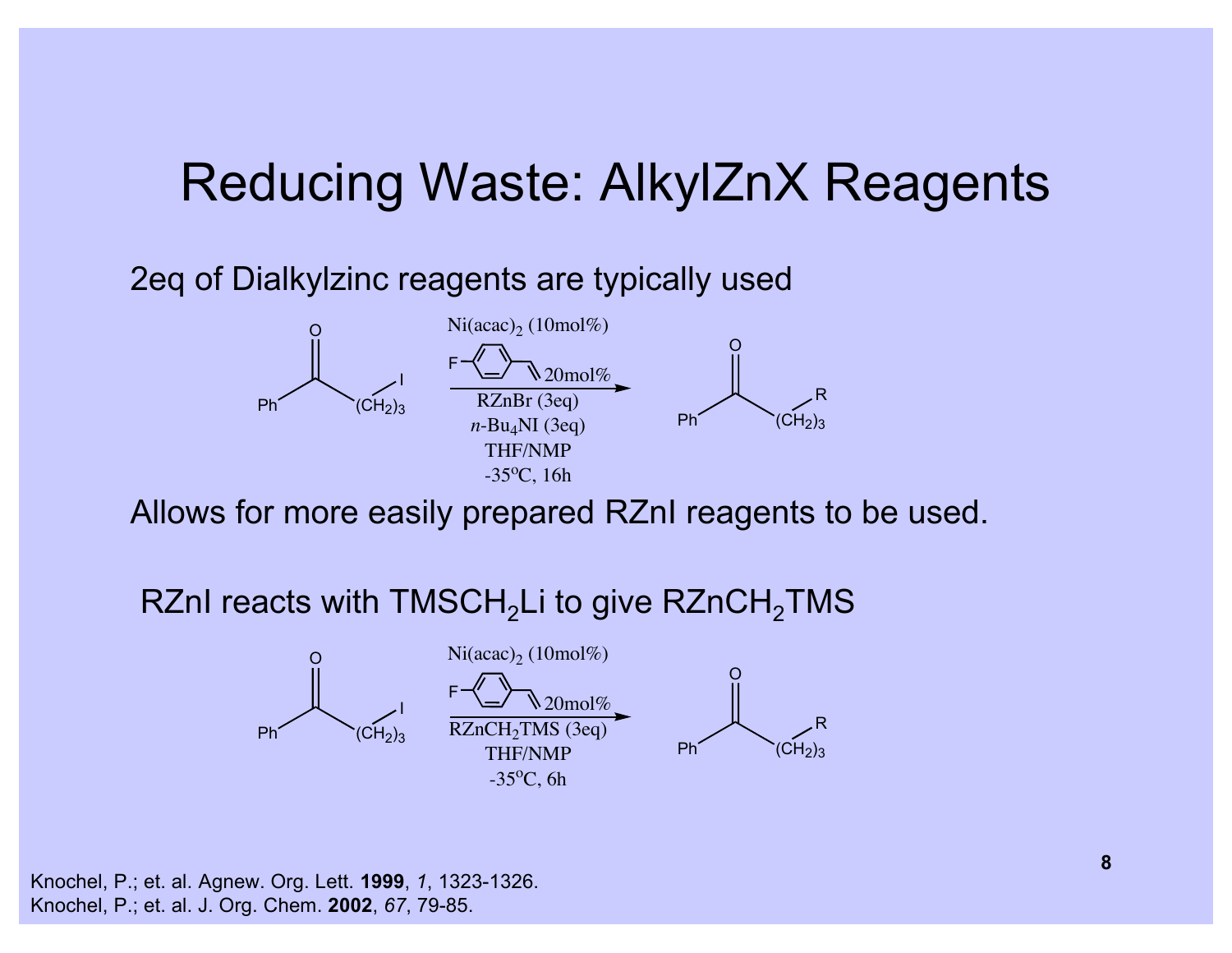# **Outline**

Part I: Knochel

Development of alkylzinc reagents for coupling

Part II: Fu

Elaboration of nickel catalyzed alkylzinc couplings

Part III: Vicic

Mechanistic studies of alkyl zinc couplings

Part IV: Kumada

Alkyl grignards as the organometallic donor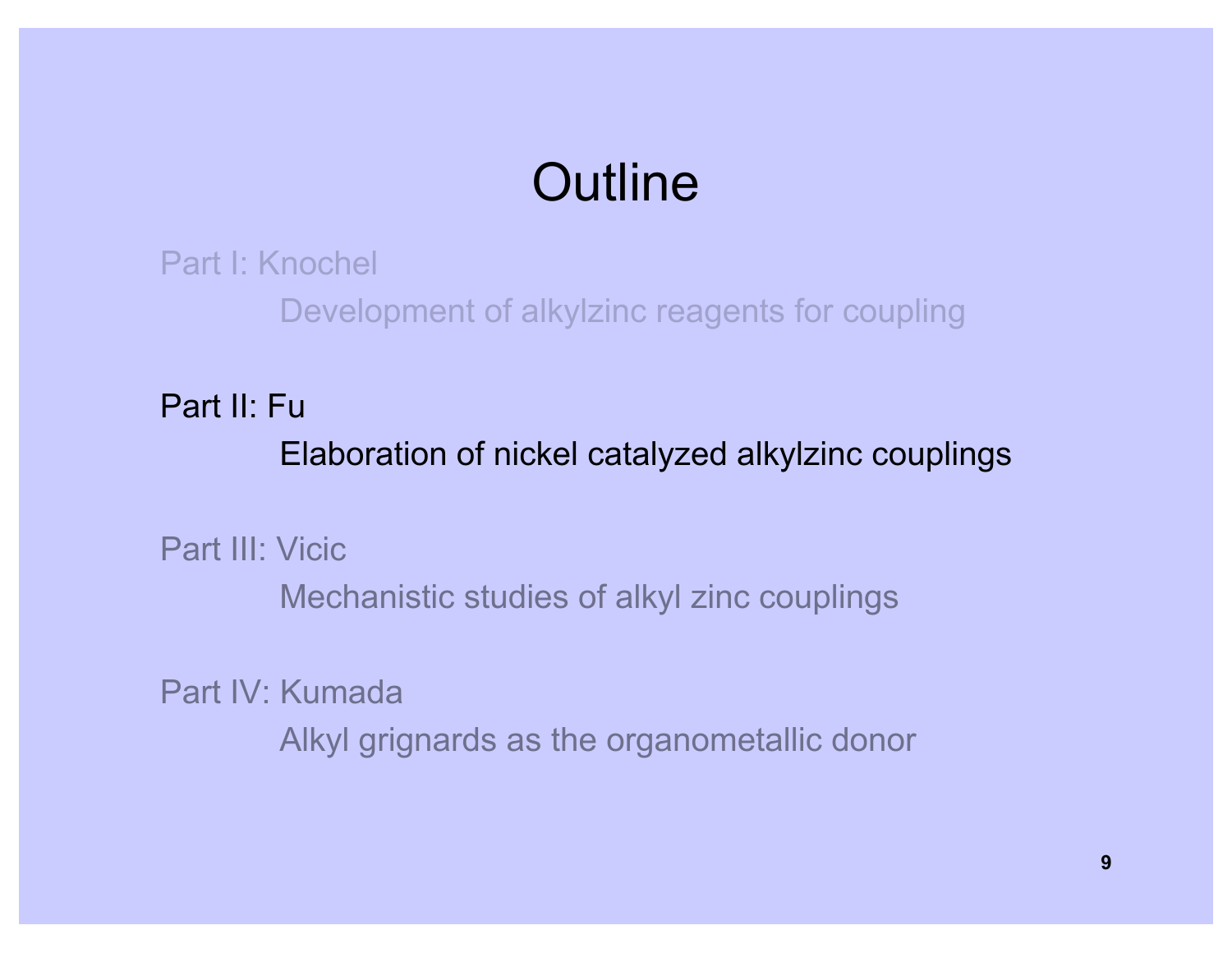### Initial Ligand Development



1<sup>0</sup> or 2<sup>0</sup> alkyl bromides or iodides Highly functional group tolerant 62-78% yield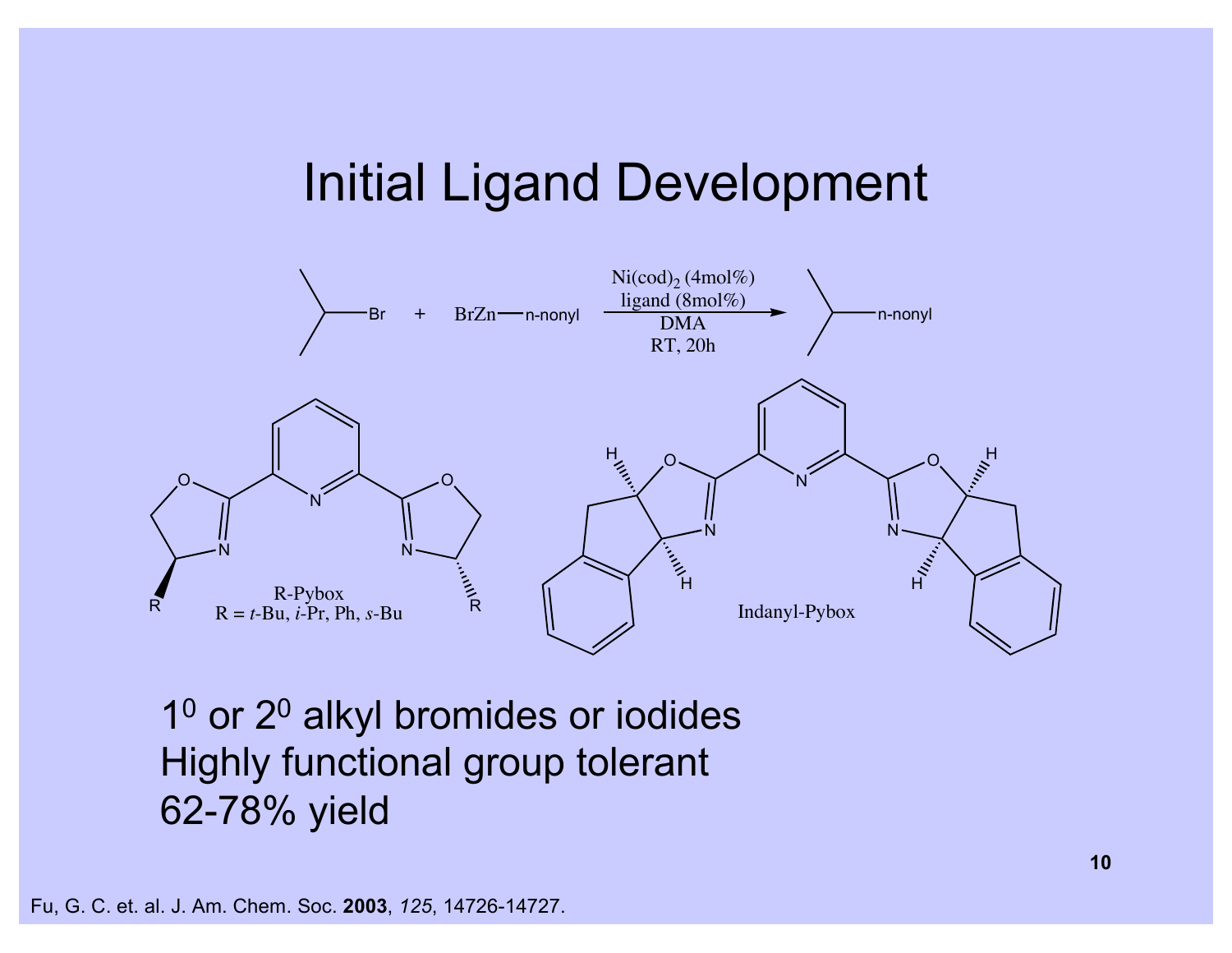#### Asymmetric Catalysis



Fu, G. C. et. al. J. Am. Chem. Soc. **2005**, *127*, 10482-10483. Fu, G. C. et. al. J. Am. Chem. Soc. **2005**, *127*, 4594-4595.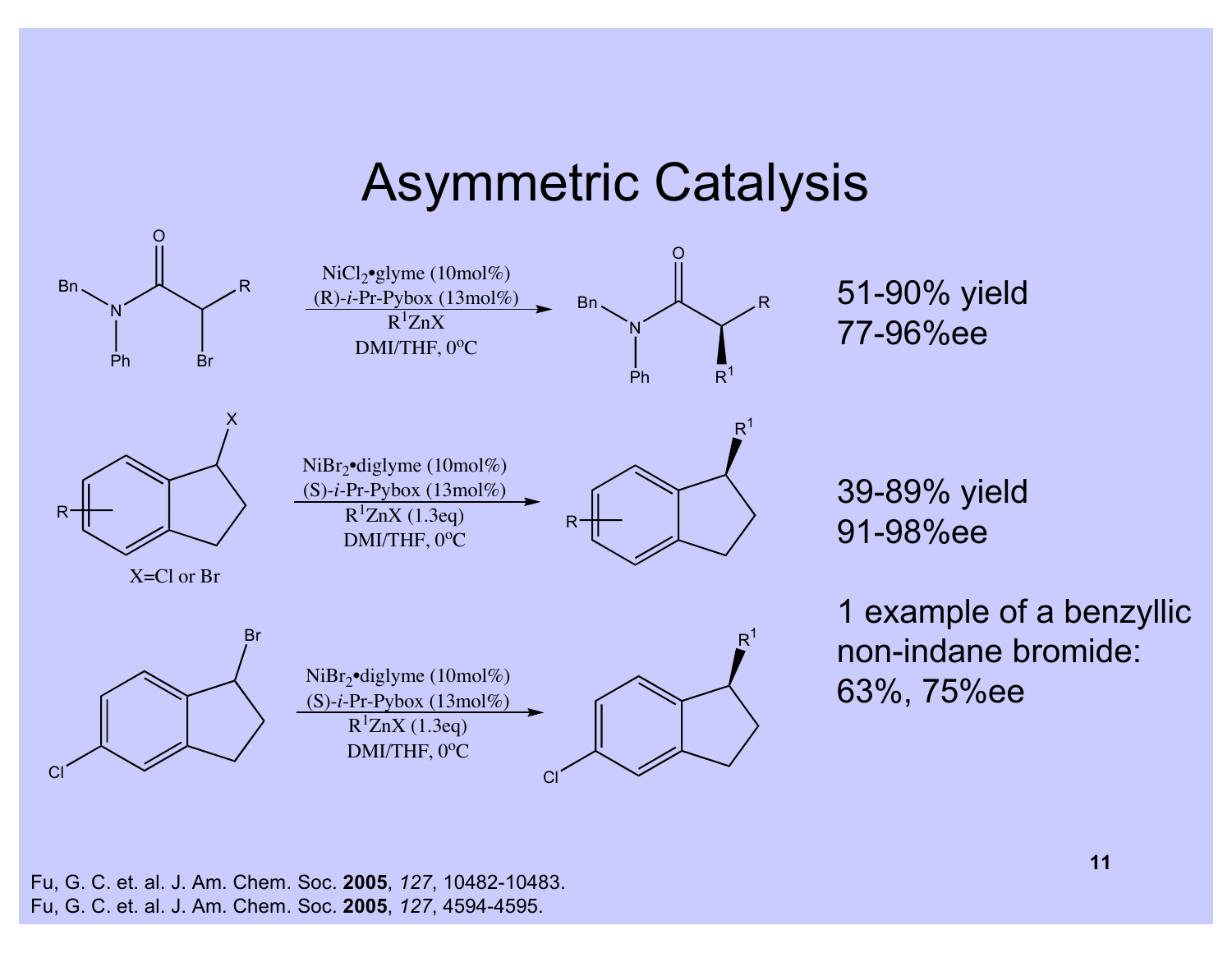### Asymmetric Catalysis (Part II)



When  $R^1 \neq R^3$ : If R1 is smaller, the constitutional isomer is formed.

If R<sup>1</sup> is e-withdrawing, substitution is always at the  $\gamma$  position.

Substrate scope is excellent: esters, amides, silyl ethers, acetals, alkenes, phosphonate ester, and weinreb amide.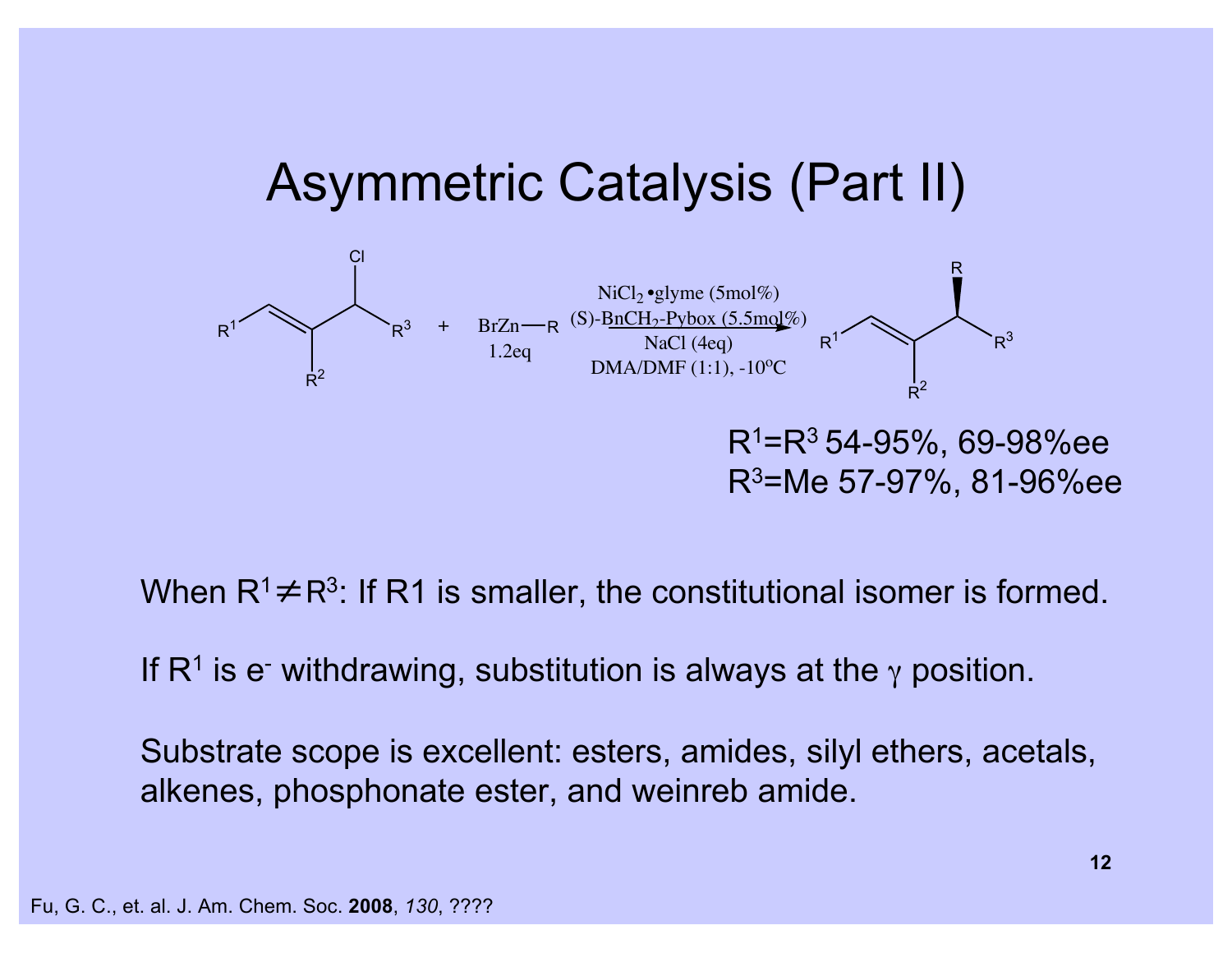# Formal Total Synthesis of Fluvirucinine  $A_1$

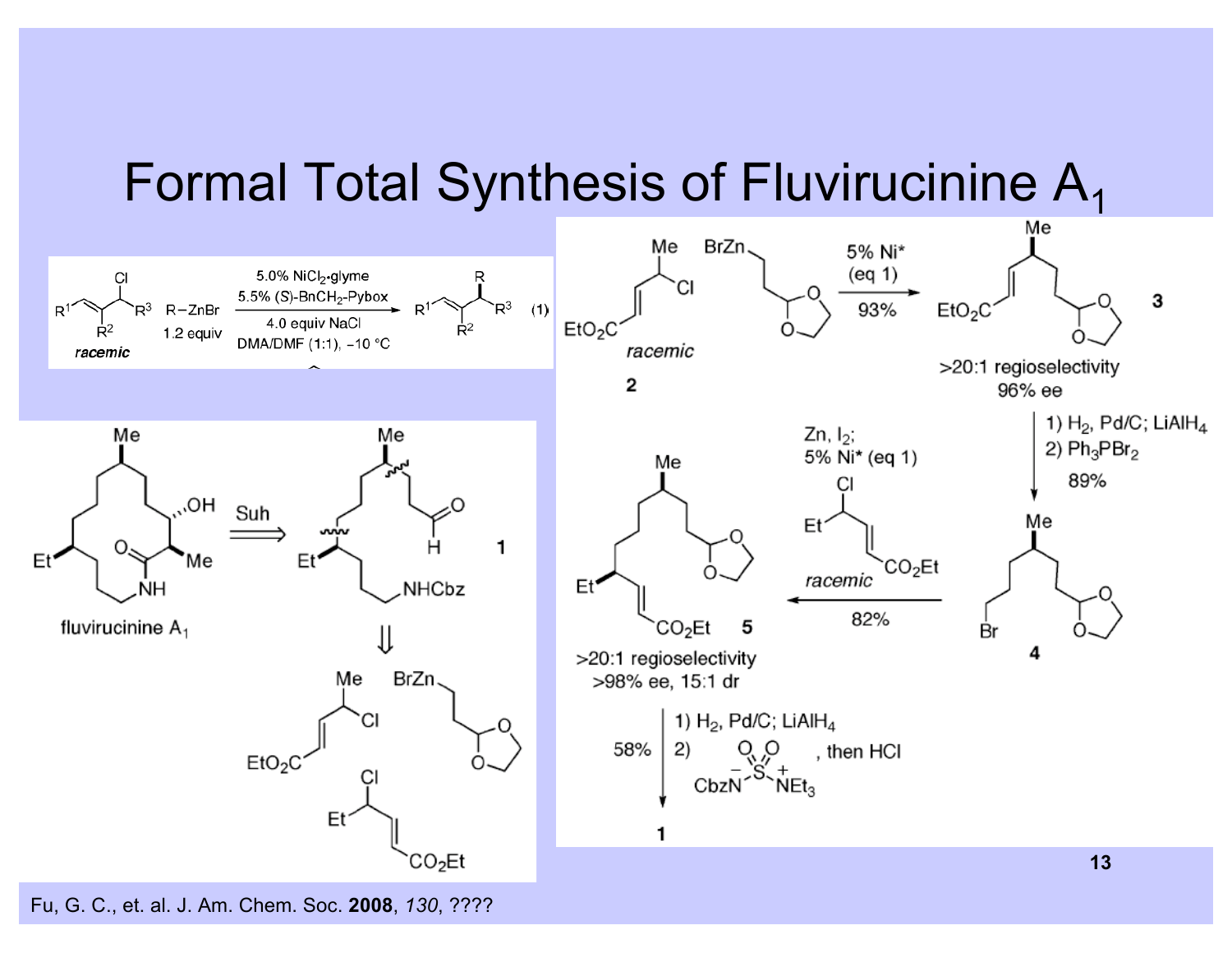### Boranes as the Organometallic Source



Tolerant of protected alcohols (TBS) and amines (Cbz) Rate:  $X = I > Br >> Cl$  $2^\circ > 1^\circ >> 3^\circ$  (very low yielding)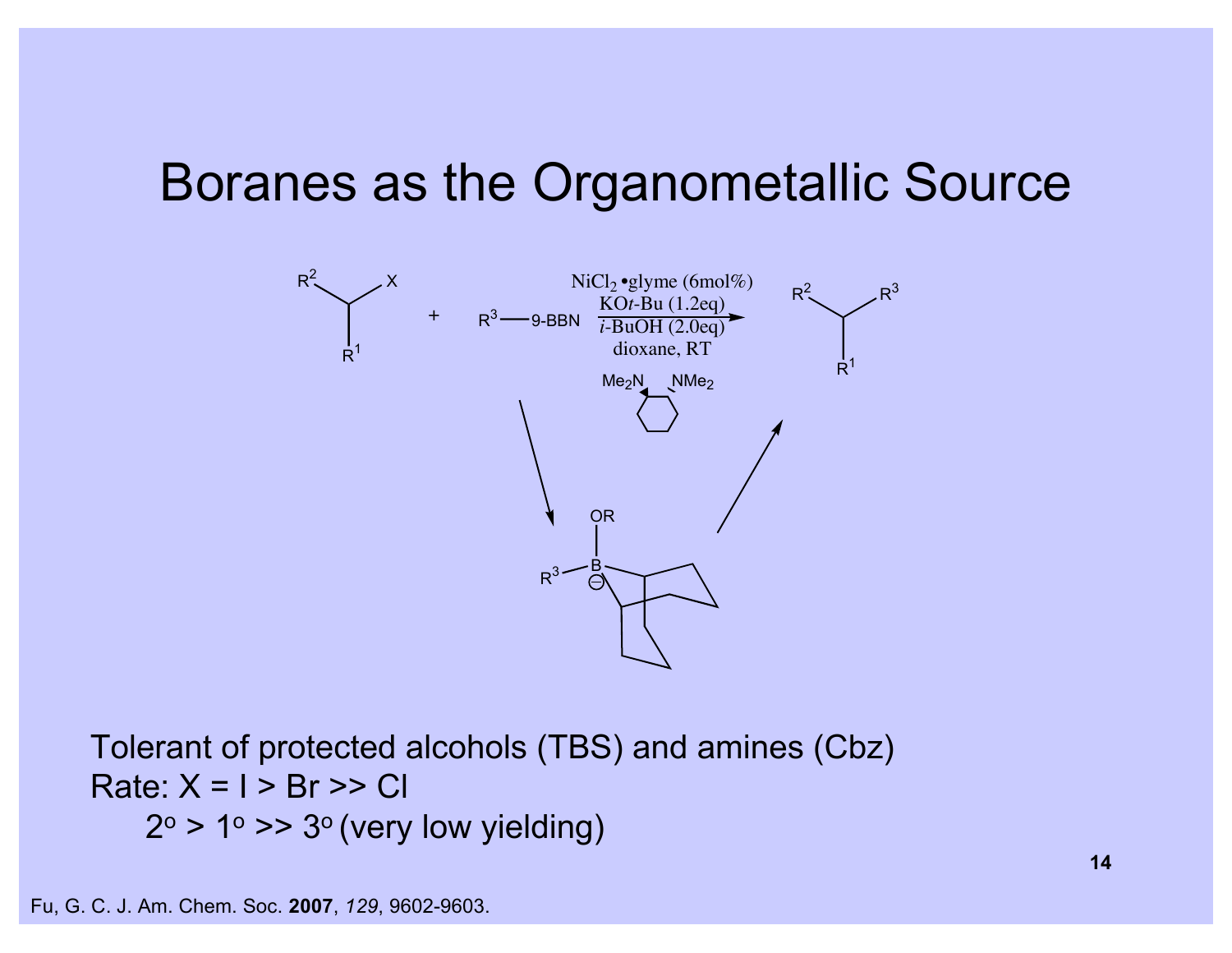# **Outline**

Part I: Knochel

Development of alkylzinc reagents for coupling

Part II: Fu

Elaboration of nickel catalyzed alkylzinc couplings

Part III: Vicic Mechanistic studies of alkyl zinc couplings

Part IV: Kumada

Alkyl grignards as the organometallic donor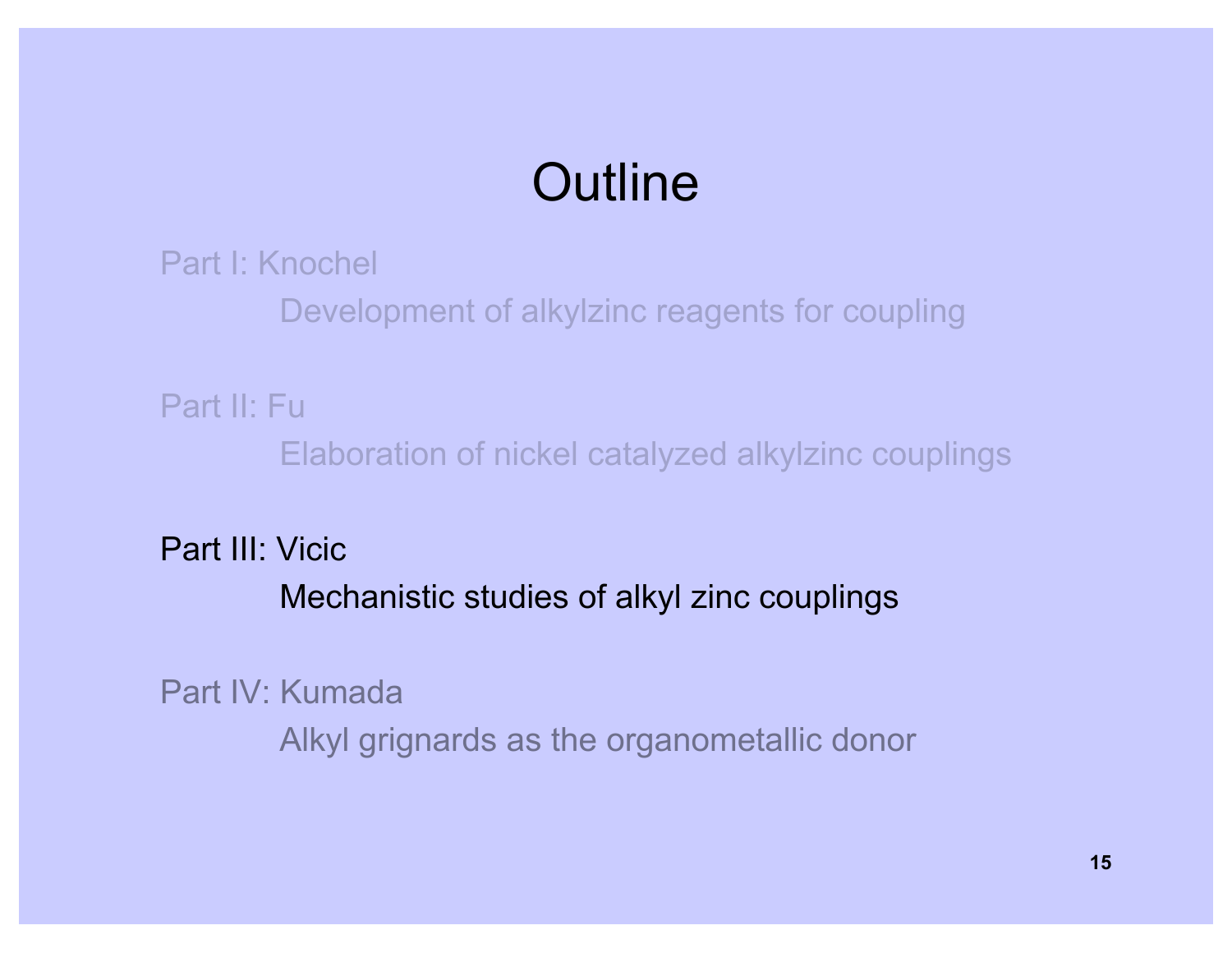#### Some Mechanistic Insights



Both species shown above are catalytically active. Propose a mechanism for the coupling reaction

Vicic, D. A.; et. al. Chem. Comm. **2005**, 4211-4213. Vicic, D. A.; et. al. J. Am. Chem. Soc. **2006**, *128*, 13175-13183.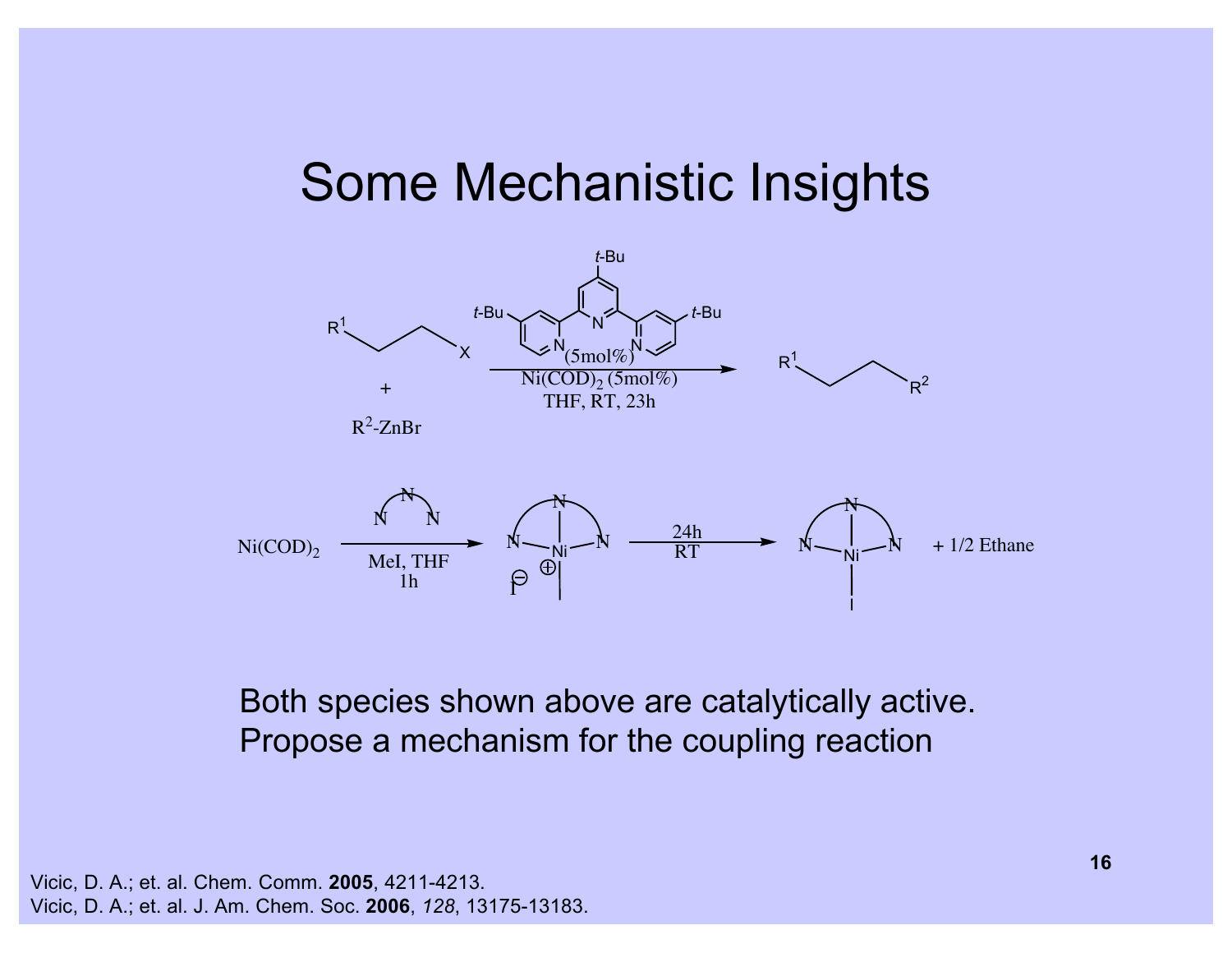#### Proposed Mechanism

 $\int_{R^1}$ 

 $R^2$ 



The Ni(I) alkyl complex was independently synthesized and also shows catalytic competence.

Agrees with Knochel's observation that 1,4-dinitrobenzene inhibited the reaction.

Vicic, D. A.; et. al. J. Am. Chem. Soc. **2006**, *128*, 13175-13183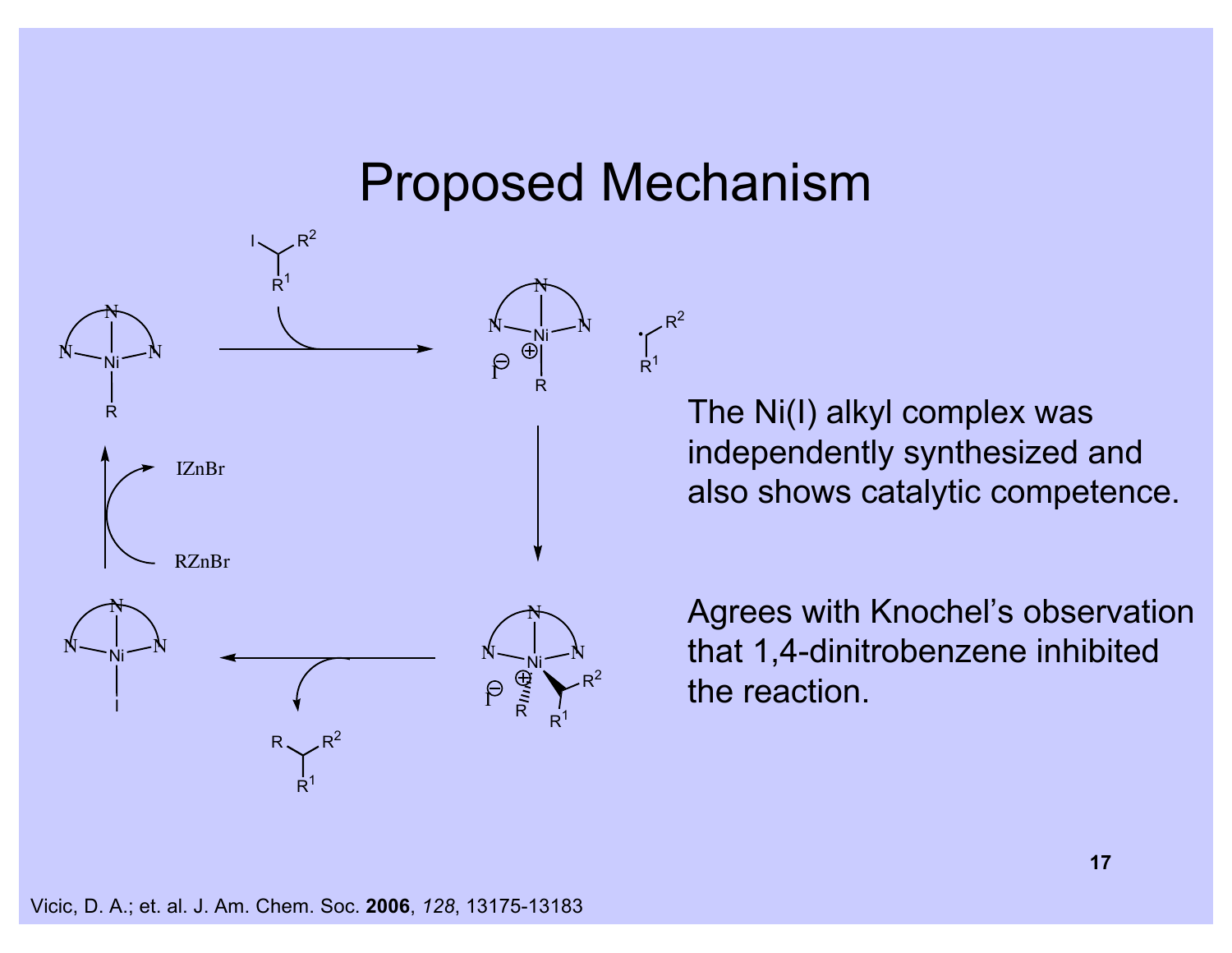# **Outline**

Part I: Knochel

Development of alkylzinc reagents for coupling

Part II: Fu

Elaboration of nickel catalyzed alkylzinc couplings

Part III: Vicic Mechanistic studies of alkyl zinc couplings

Part IV: Kumada

Alkyl grignards as the organometallic donor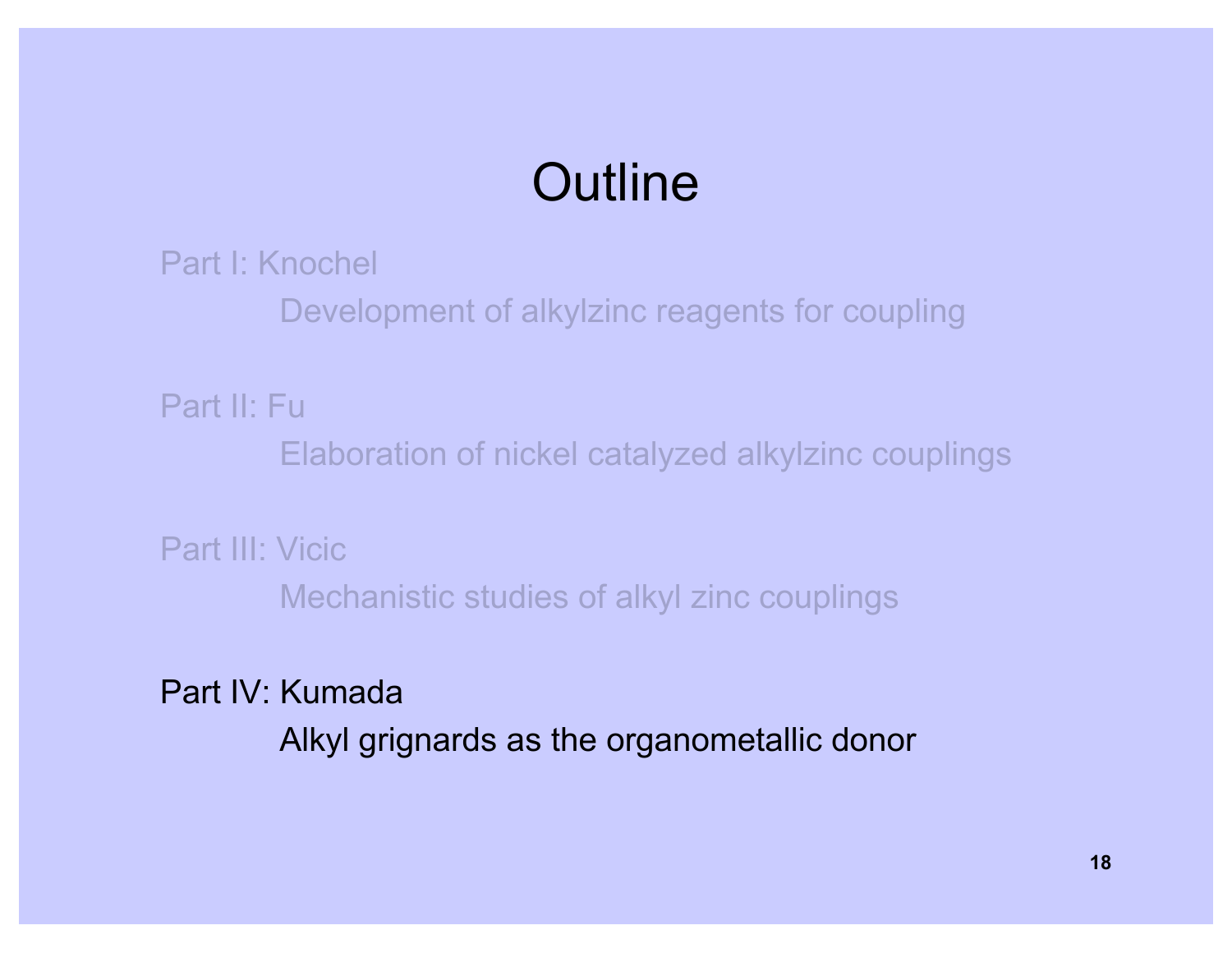# Grignards as the Organometallic Source



1eq RX  $R = a$ lkyl  $X = F$ , CI, Br, OTs

1.3eq R'MgX R'=aryl or alkyl X'=Cl or Br

Substrate scope is diminished, tolerant of alkenes and arylbromides.

Capable of coupling with alkyl fluorides.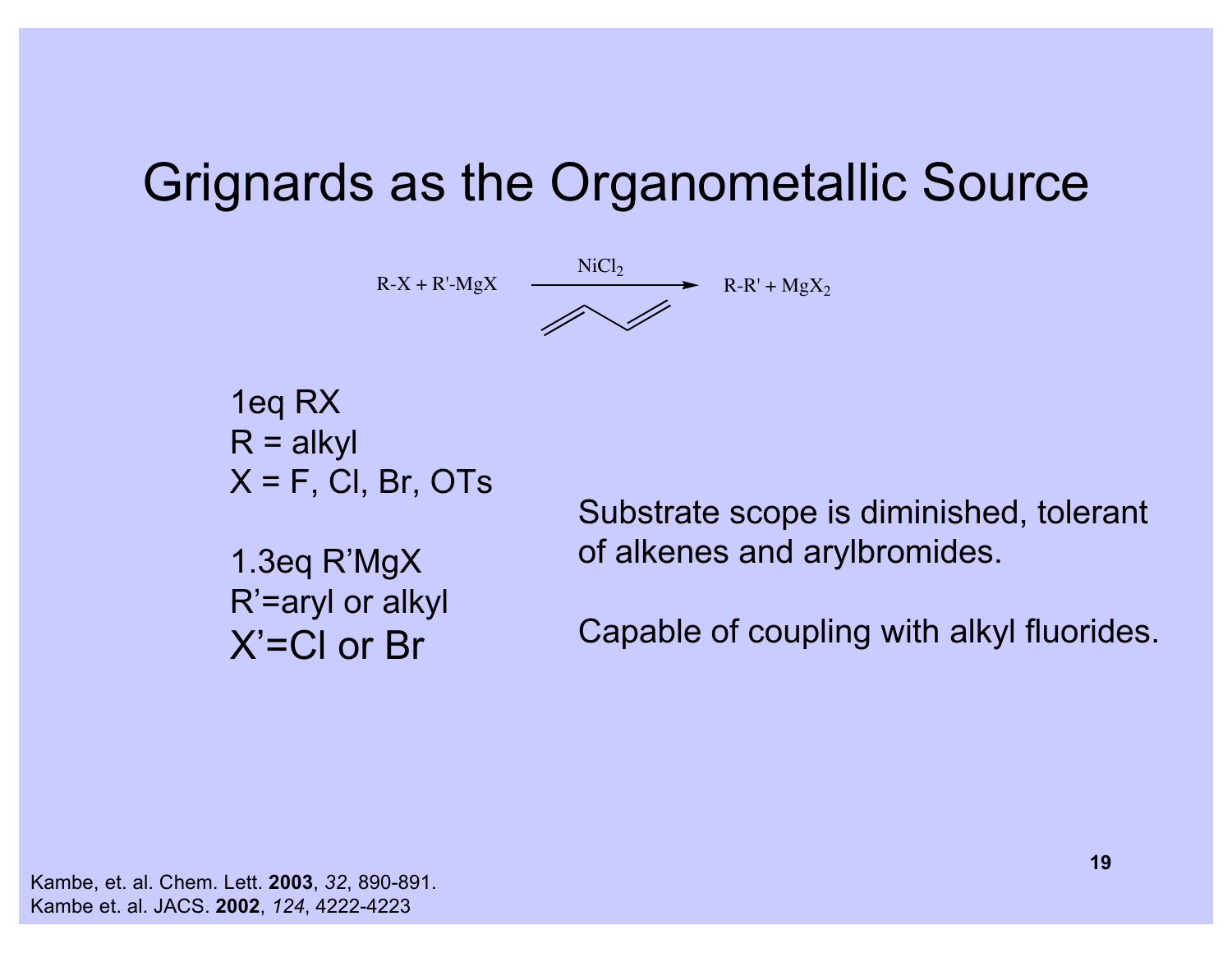# Mechanism

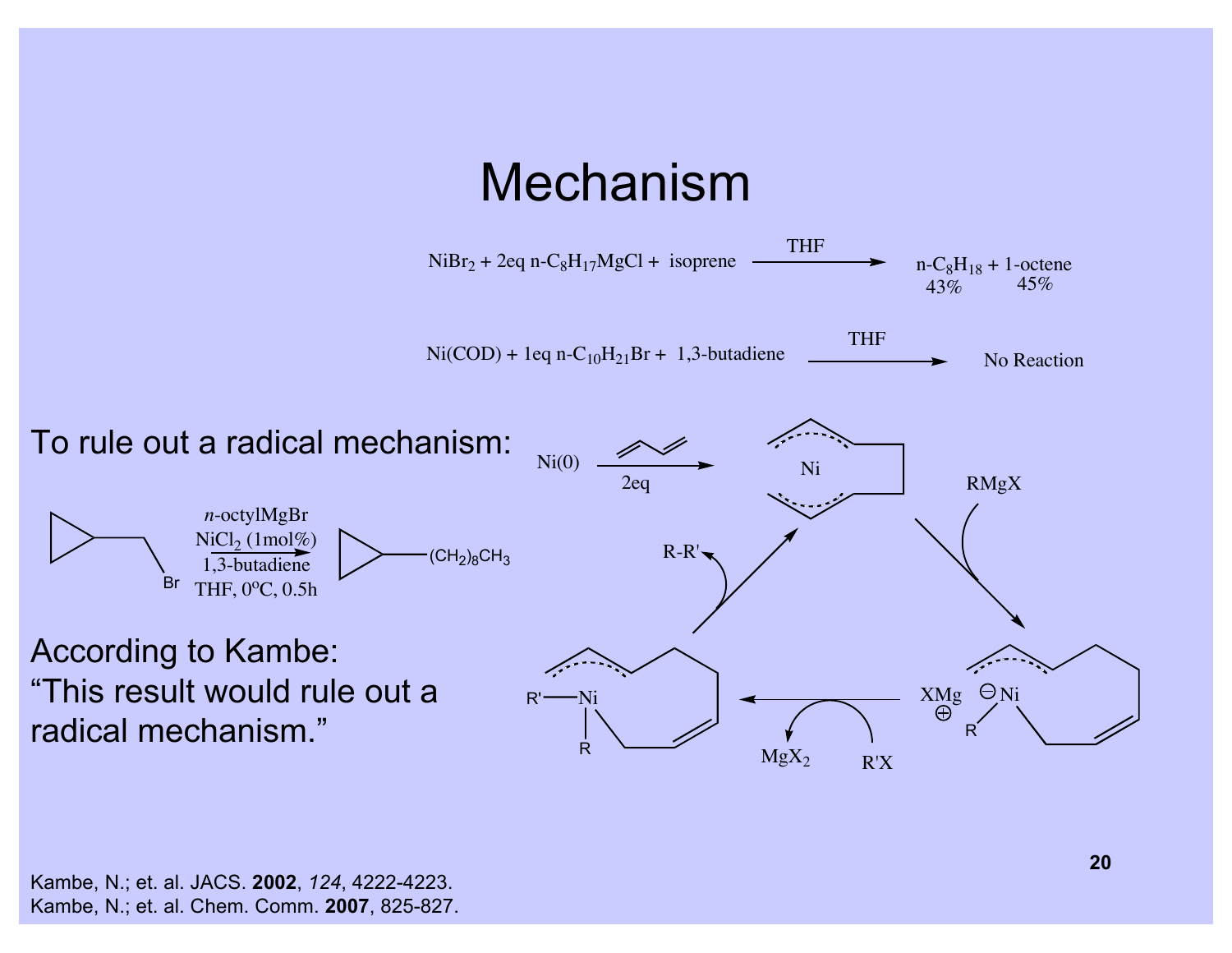### **Conclusions**

• Ni catalyst systems are robust and efficient

• Cross coupling of  $sp^3$ -sp<sup>3</sup> centers can be used in total synthesis

• Cross coupling can be used to set 2° stereo-centers